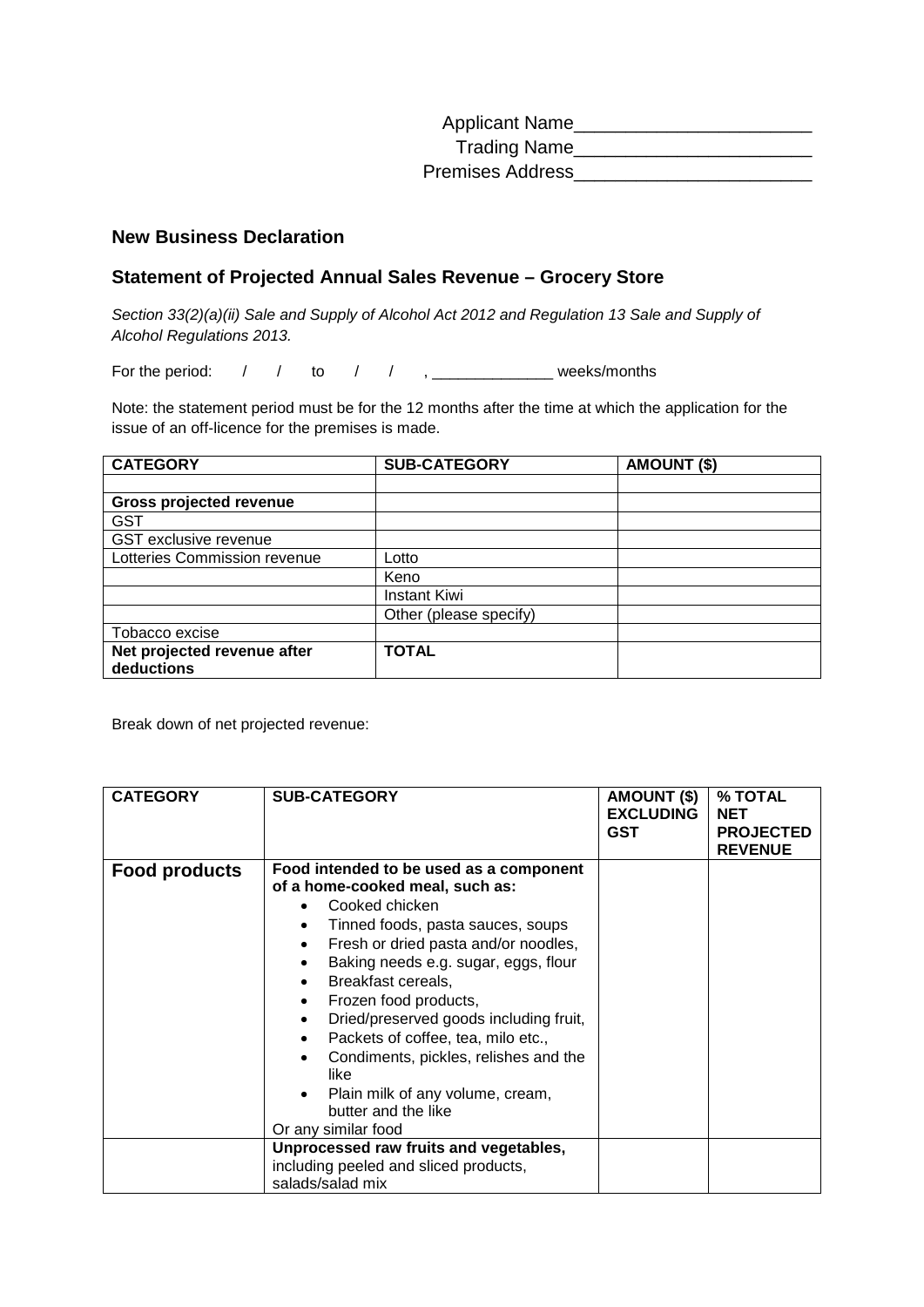|                    | Fresh/frozen meats (beef, poultry, fish etc.)        |  |
|--------------------|------------------------------------------------------|--|
|                    | Delicatessen items such as:                          |  |
|                    | Antipasti                                            |  |
|                    | Cold sliced meat,                                    |  |
|                    | Smoked chicken/fish                                  |  |
|                    | Or any similar food                                  |  |
|                    |                                                      |  |
|                    | Unfilled breads, buns or rolls                       |  |
|                    | Beverages (other than alcohol or plain               |  |
|                    | milk) sold individually or in multi-packs with a     |  |
|                    | combined volume of 1 litre or more                   |  |
|                    | Multi-packs of chips, crisps, sticks and             |  |
|                    | similar food made of potato, corn etc.               |  |
|                    | Biscuits, bars, cones, cookies, crackers,            |  |
|                    | wafers or similar items that:                        |  |
|                    | 1. Weigh over 60g; AND                               |  |
|                    | 2. Contain more than one individual item             |  |
|                    | Ice cream over 1 litre including blocks, cakes       |  |
|                    | or similar                                           |  |
|                    | Other (please specify)                               |  |
|                    | Total:                                               |  |
|                    |                                                      |  |
| <b>Convenience</b> | Ready-to-eat prepared foods that can be              |  |
| foods              | eaten immediately as a meal, part of a meal          |  |
|                    | or as a meal substitute without further              |  |
|                    | preparation (heating, thawing etc.) such as:         |  |
|                    | Sandwiches, rolls, wraps, tacos, etc.                |  |
|                    | Pizza, or similar, in any form                       |  |
|                    | Hot dogs, hot chips, fish and chips,<br>$\bullet$    |  |
|                    | hamburgers or similar                                |  |
|                    | Meat, vegetable or fruit pies and rolls<br>$\bullet$ |  |
|                    | e.g. sausage rolls                                   |  |
|                    | Pasties, samosas or similar                          |  |
|                    | Or any similar food                                  |  |
|                    |                                                      |  |
|                    | Confectionary such as sweet or lollies,              |  |
|                    | individual chocolate bars etc.                       |  |
|                    |                                                      |  |
|                    | Snack food that is usually consumed                  |  |
|                    | between meals, can be eaten immediately              |  |
|                    | and is usually sold individually or in small         |  |
|                    | quantities, such as:                                 |  |
|                    | Potato chips, crisps, sticks or straws,              |  |
|                    | corn chips sold in individual packets                |  |
|                    | of any size;                                         |  |
|                    | Pretzels or similar;                                 |  |
|                    | Bacon/pork crackling or similar:<br>$\bullet$        |  |
|                    | Prawn chips or similar;<br>$\bullet$                 |  |
|                    | Individual ice creams or ice cream<br>$\bullet$      |  |
|                    | substitute products, ice cream/ice                   |  |
|                    | blocks, cakes or similar totalling less              |  |
|                    | than 1 litre                                         |  |
|                    | Food that is, or is mostly bars,<br>$\bullet$        |  |
|                    | biscuits, cones, cookies, crackers,                  |  |
|                    | wafers or similar items, if weighing                 |  |
|                    | less than 60g and sold as individual                 |  |
|                    | items;                                               |  |
|                    | Processed or treated nuts or seeds                   |  |